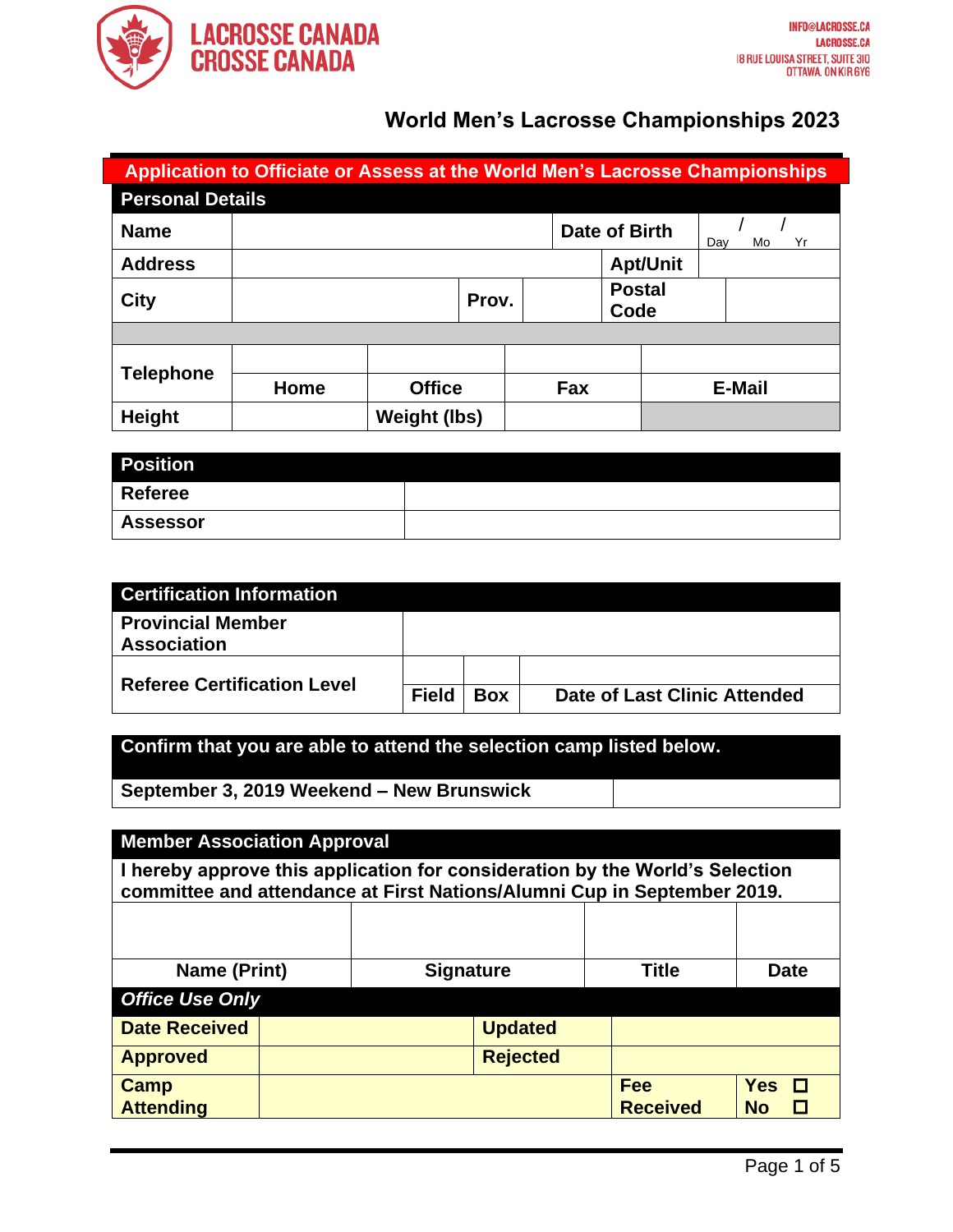

**To help us review your officiating/assessing career, please complete the following sections in detail**.

| <b>Officiating/Assessing Experience - Field Lacrosse</b> |         |                 |  |  |  |  |
|----------------------------------------------------------|---------|-----------------|--|--|--|--|
|                                                          | Year(s) | <b>Comments</b> |  |  |  |  |
| <b>World Championships</b>                               |         |                 |  |  |  |  |
| European<br><b>Championships</b>                         |         |                 |  |  |  |  |
| <b>National Championships</b>                            |         |                 |  |  |  |  |
| <b>Provincial</b><br><b>Championships</b>                |         |                 |  |  |  |  |
| <b>Other Major</b><br><b>Tournaments</b>                 |         |                 |  |  |  |  |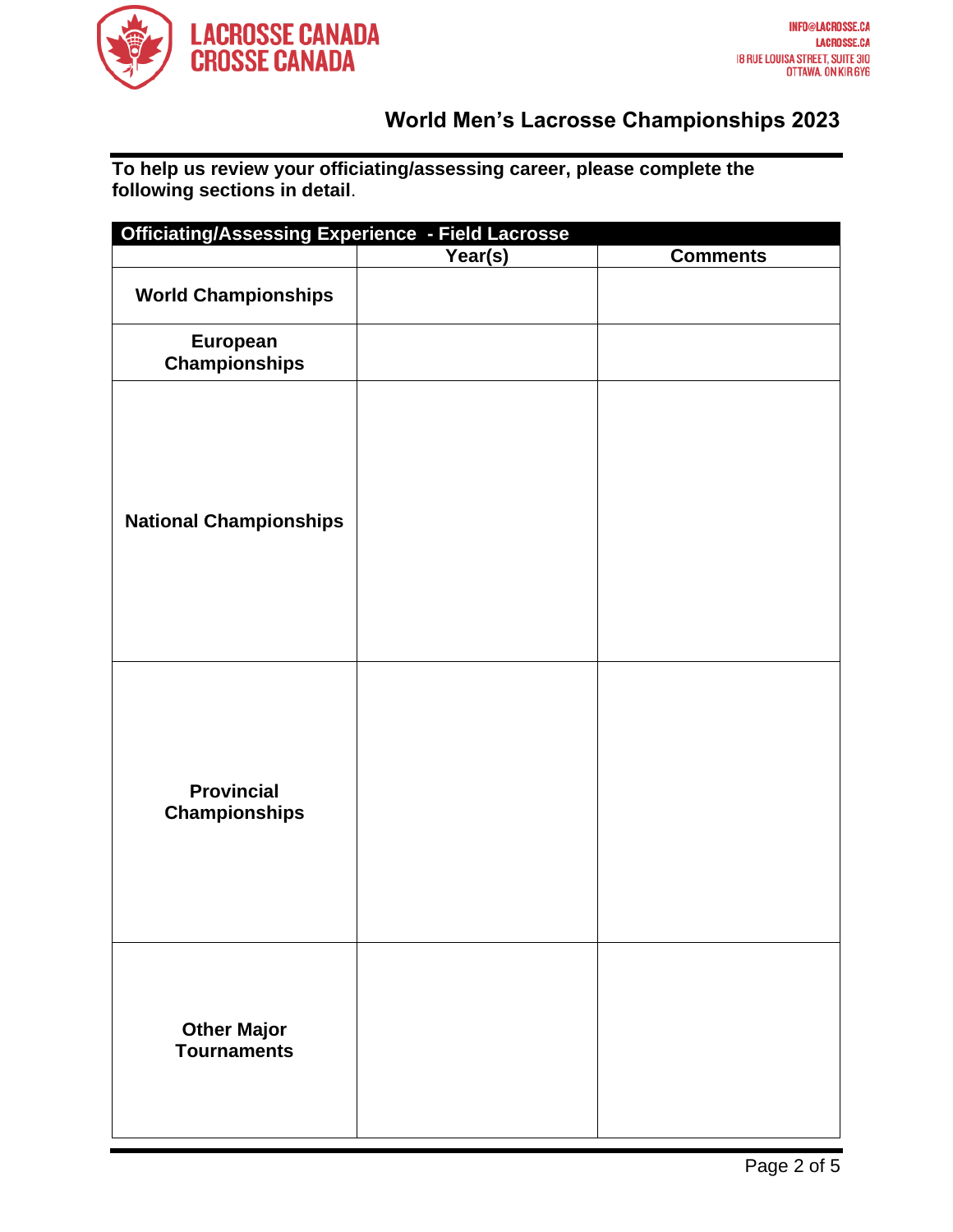

| <b>Officiating/Assessing Experience - Box Lacrosse</b> |         |                 |  |  |  |
|--------------------------------------------------------|---------|-----------------|--|--|--|
|                                                        | Year(s) | <b>Comments</b> |  |  |  |
| <b>World Championships</b>                             |         |                 |  |  |  |
| <b>National Championships</b>                          |         |                 |  |  |  |
| <b>Provincial</b><br><b>Championships</b>              |         |                 |  |  |  |
| <b>Other Major</b><br><b>Tournaments</b>               |         |                 |  |  |  |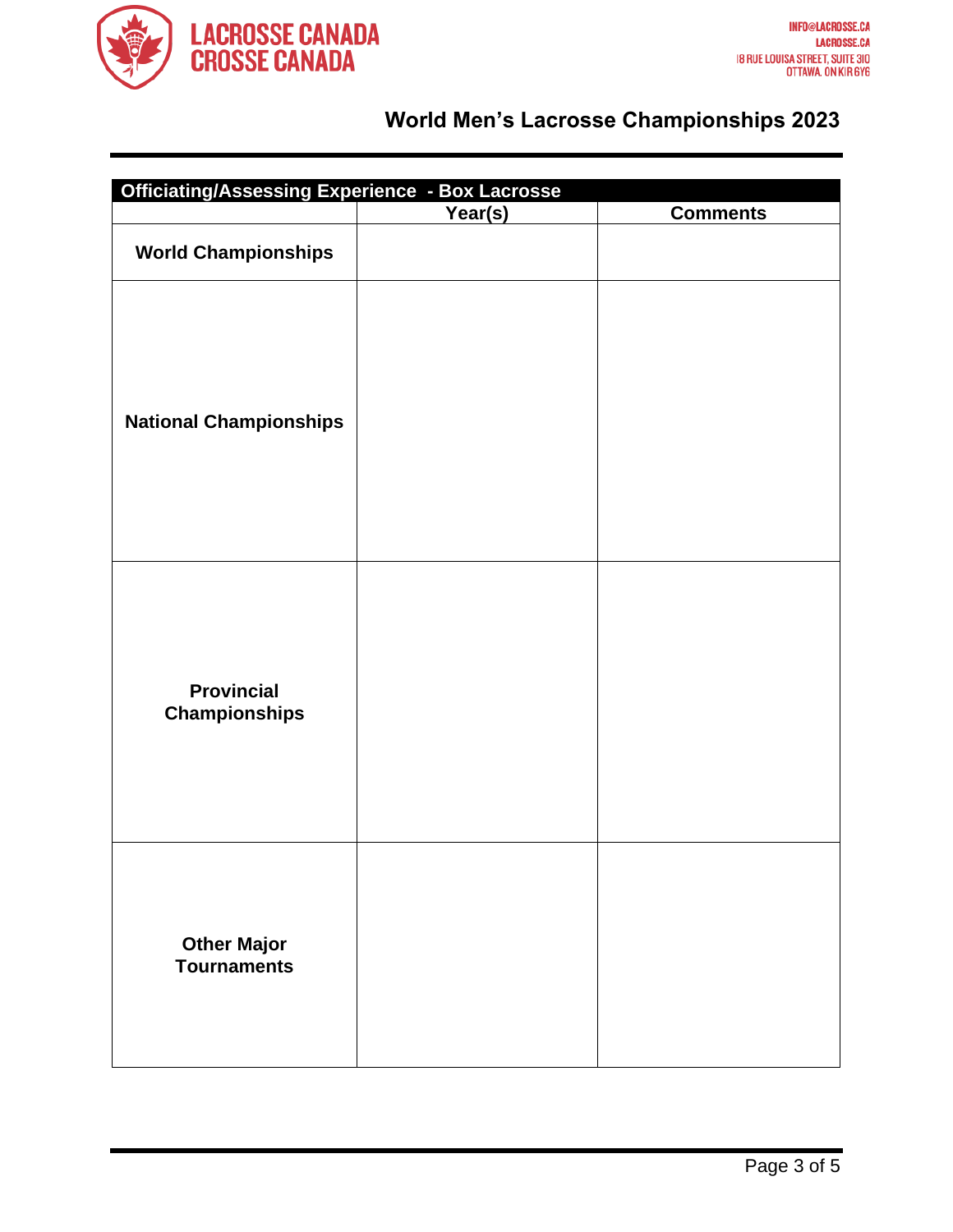

| <b>Officiating/Assessing Experience - Other</b> |         |                 |  |  |  |
|-------------------------------------------------|---------|-----------------|--|--|--|
| <b>Sport</b>                                    | Year(s) | <b>Comments</b> |  |  |  |
|                                                 |         |                 |  |  |  |
|                                                 |         |                 |  |  |  |
|                                                 |         |                 |  |  |  |
|                                                 |         |                 |  |  |  |
|                                                 |         |                 |  |  |  |
|                                                 |         |                 |  |  |  |
|                                                 |         |                 |  |  |  |
|                                                 |         |                 |  |  |  |
|                                                 |         |                 |  |  |  |
|                                                 |         |                 |  |  |  |
|                                                 |         |                 |  |  |  |
|                                                 |         |                 |  |  |  |
|                                                 |         |                 |  |  |  |
|                                                 |         |                 |  |  |  |
|                                                 |         |                 |  |  |  |
|                                                 |         |                 |  |  |  |

| <b>Officiating/Assessing Experience - Administration</b>                        |         |                 |  |  |  |  |
|---------------------------------------------------------------------------------|---------|-----------------|--|--|--|--|
| Please detail any administrative experience that you have had including, formal |         |                 |  |  |  |  |
| positions held (i.e. RIC), Teaching Clinics, Supervisory and other program      |         |                 |  |  |  |  |
| related experience                                                              |         |                 |  |  |  |  |
| <b>Title</b>                                                                    | Year(s) | <b>Comments</b> |  |  |  |  |
|                                                                                 |         |                 |  |  |  |  |
|                                                                                 |         |                 |  |  |  |  |
|                                                                                 |         |                 |  |  |  |  |
|                                                                                 |         |                 |  |  |  |  |
|                                                                                 |         |                 |  |  |  |  |
|                                                                                 |         |                 |  |  |  |  |
|                                                                                 |         |                 |  |  |  |  |
|                                                                                 |         |                 |  |  |  |  |
|                                                                                 |         |                 |  |  |  |  |
|                                                                                 |         |                 |  |  |  |  |
|                                                                                 |         |                 |  |  |  |  |
|                                                                                 |         |                 |  |  |  |  |
|                                                                                 |         |                 |  |  |  |  |
|                                                                                 |         |                 |  |  |  |  |
|                                                                                 |         |                 |  |  |  |  |
|                                                                                 |         |                 |  |  |  |  |
|                                                                                 |         |                 |  |  |  |  |